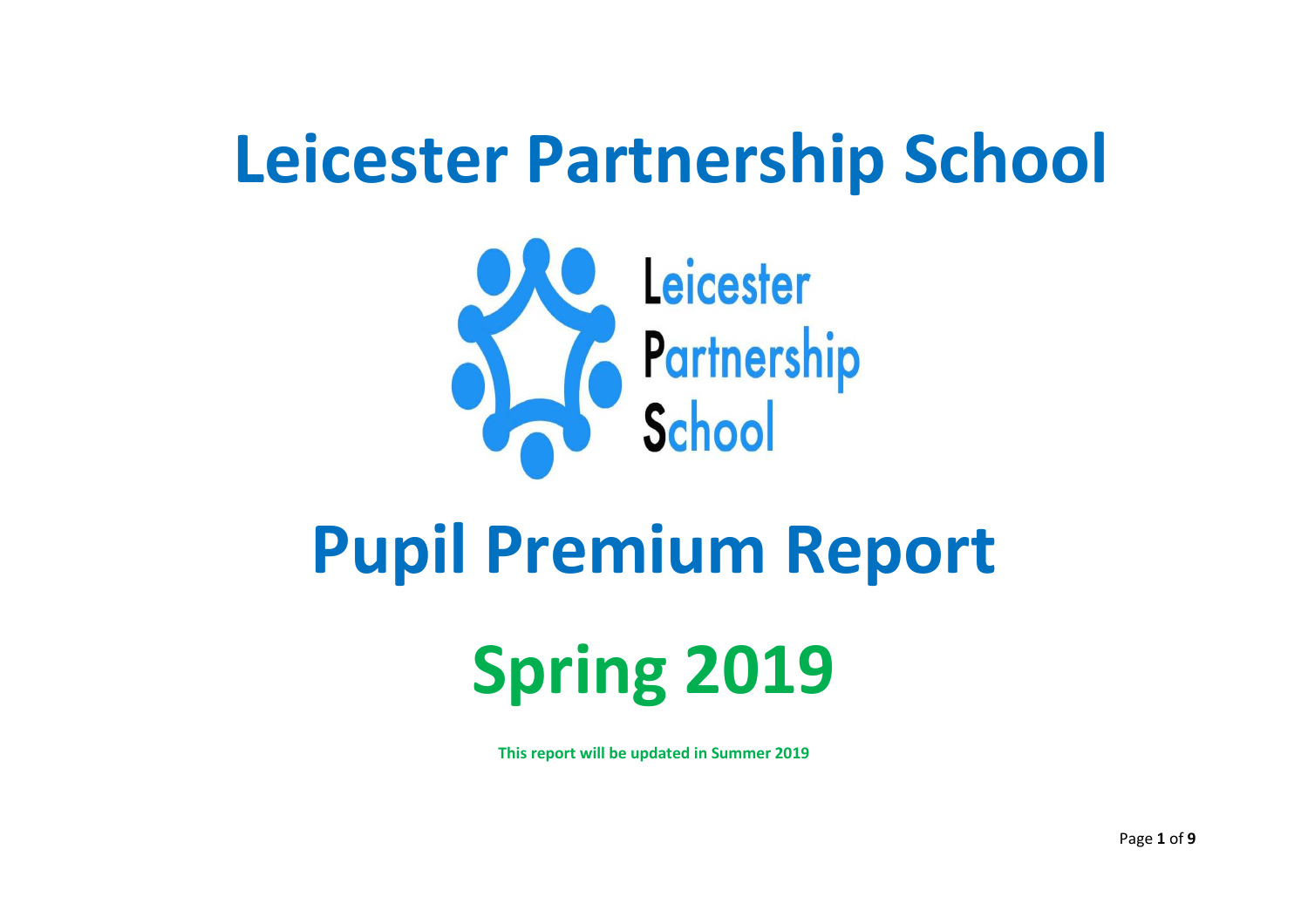#### **Section 1 - Background:**

There is a statutory requirement from September 2012 for all schools to report on their Pupil Premium allocation, spend and impact by academic year.

Pupil Premium is funding that is paid to schools to enable them to target resources and support at the most deprived pupils so that they are able to reach their potential and to help the school to reduce educational inequalities. These pupils are identified by the criteria that they are eligible for Free School Meals, the current eligibility criteria being pupils recorded in the January 2016 school census who are known to have been eligible for free school meals (FSM) in any of the previous 6 years (ie since summer 2010). Pupil Premium Funding is also provided in respect of children in care who have been continuously looked after for at least 6 months and for children of parents serving in the armed forces.

The LPS works with Pupil Premium Pupils who have been referred by their schools on a "Dual Registration" basis and who have been "Permanently Excluded" from mainstream education. The LPS uses its Pupil Premium Funding to support permanently excluded Pupil Premium Students. However, effective Pupil Premium strategies are often applied to all students as it is our aim to improve educational opportunities and reduce educational inequalities for all students. It is expected that "Dual Registered" Pupil Premium Pupils will be able to access Pupil Premium Funding which has been allocated to their own, mainstream, schools and that some of the costs incurred as a result of this will be met by mainstream schools eg. Assisted transport, additional mentoring, rewards and curriculum support.

| <b>Section 2 - Current Pupil Premium Funding Criteria and Number of LPS Pupil Premium Pupils:</b> |  |  |
|---------------------------------------------------------------------------------------------------|--|--|
|---------------------------------------------------------------------------------------------------|--|--|

| <b>Pupil Premium Criteria</b>                                                                                                                                                               | <b>Amount Per Annum</b> |
|---------------------------------------------------------------------------------------------------------------------------------------------------------------------------------------------|-------------------------|
| Pupils in years 7 to 11 recorded as Ever 6 FSM                                                                                                                                              | £935                    |
| Looked-after children (LAC) defined in the Children Act 1989 as one who is in the care of, or provided<br>with accommodation by, an English local authority                                 | £1.900                  |
| Children who have ceased to be looked after by a local authority in England and Wales because of<br>adoption, a special guardianship order, a child arrangements order or a residence order | £1.900                  |
| Pupils in year groups reception to year 11 recorded as Ever 5 Service Child or in receipt of a child<br>pension from the Ministry of Defence                                                | £300                    |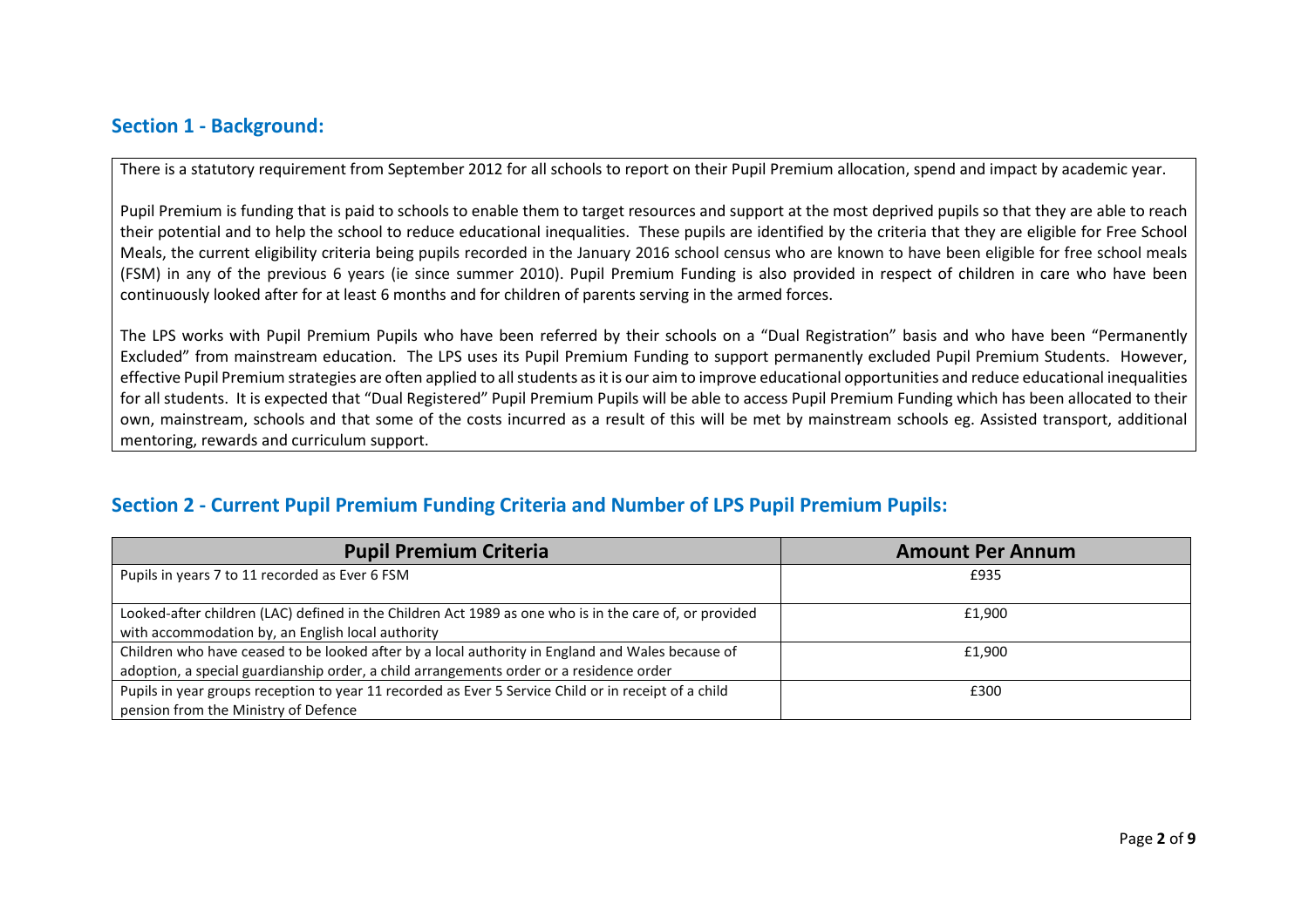#### **Our Pupil Premium Grant Allocation(s):**

| 2015.16 Pupil Premium | 2016.17 Pupil Premium | 2017.18 Pupil premium | 2018.19 Pupil premium |
|-----------------------|-----------------------|-----------------------|-----------------------|
| <b>Allocation</b>     | <b>Allocation</b>     | <b>Allocation</b>     | <b>Allocation</b>     |
| £29,400               | £12,600               | £29.900               | £25,500               |

#### **Section 3 – Accounting for our Pupil Premium Grant Expenditure:**

Due to the transient nature of our pupils we adopt flexible support and provision arrangements and provide this on an individualised basis. The table below details the current support and provision arrangements (Interventions) that we provide for Pupil Premium Pupils. This also details the intended purpose, impact, projected spend and actual spend to date for each of these interventions.

#### **Pupil Premium Strategies***:*

| <b>Description of</b><br><b>Intervention</b> | <b>Purpose of</b><br><b>Intervention</b>                                                                                | <b>Overall Impact of this Intervention</b><br><b>Impact RAG Rating</b><br>LOW<br><b>MEDIUM</b><br><b>SOME POSITIVE IMPACT</b><br><b>HIGH</b>                                                                                                                                                  | <b>Predicted</b><br><b>Annual Cost of</b><br><b>Intervention</b> | Actual cost,<br>to date, of<br><b>Intervention</b> |
|----------------------------------------------|-------------------------------------------------------------------------------------------------------------------------|-----------------------------------------------------------------------------------------------------------------------------------------------------------------------------------------------------------------------------------------------------------------------------------------------|------------------------------------------------------------------|----------------------------------------------------|
| 1. Individual<br>Mentoring                   | To support pupils to<br>overcome barriers to learning<br>& regular attendance. To help<br>them to develop strategies to | Term 1 KS3:<br>KS3 Student has access to 1:1 support and mentoring from a Keyworker<br>throughout the day. This is a successful strategy with regard to learning. However<br>this is not successful with regard to raising attendance                                                         | 12k                                                              | 7k                                                 |
|                                              | improve their engagement<br>and learning potential                                                                      | <b>Term 2 KS3</b> Unfortunately although a Keyworker is assigned to the one Pupil<br>Premium student in KS3 and they are providing 1:1 tuition in order to stabilise<br>them emotionally, the student has failed to engage and has not been attending<br>this provision<br><b>Term 3 KS3:</b> |                                                                  |                                                    |
|                                              |                                                                                                                         | <b>Term 1 KS 4:</b>                                                                                                                                                                                                                                                                           |                                                                  |                                                    |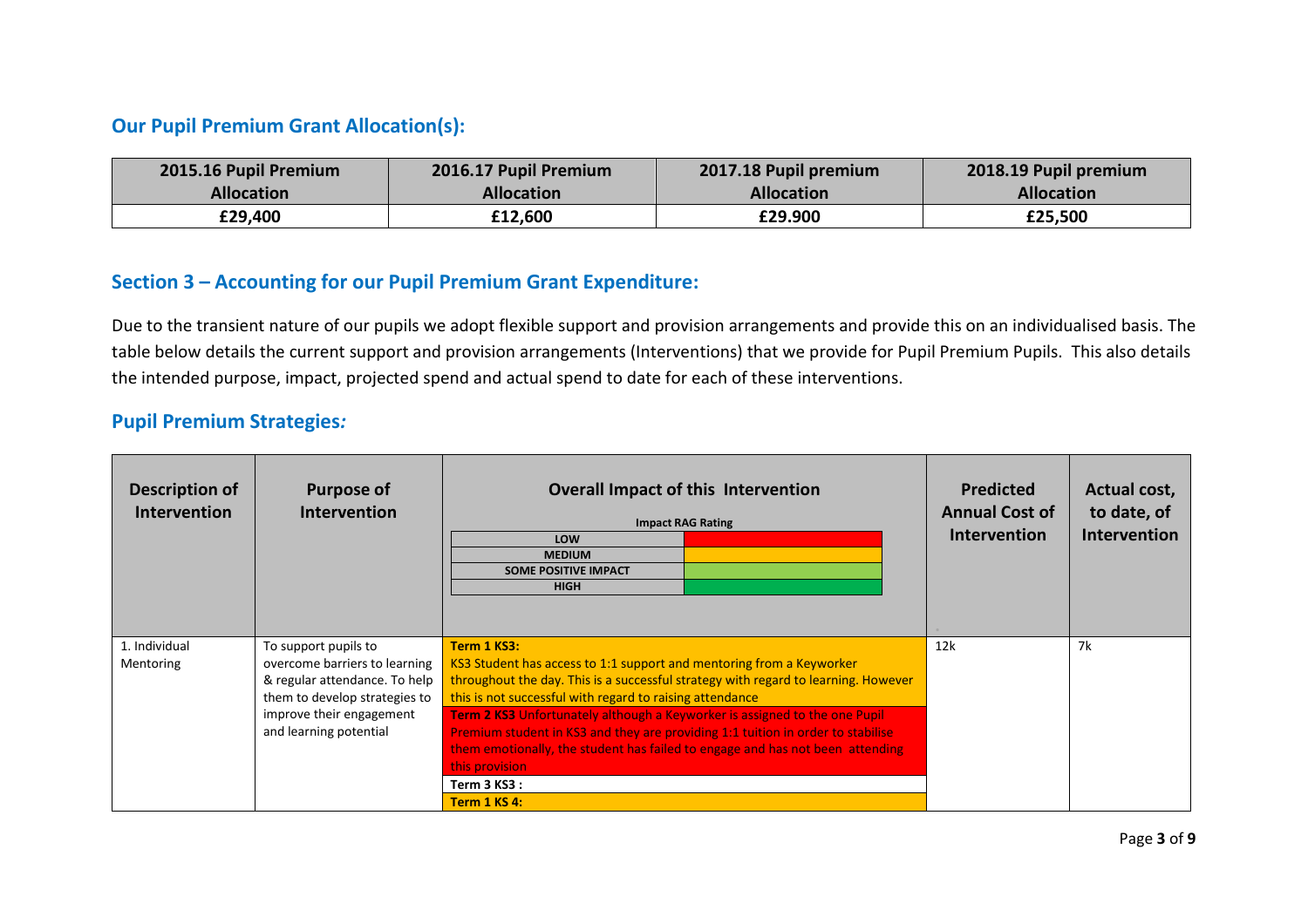|                                                                                                                                                               | Each KS4 student is mentored individually by one of the LPS Vocational Support                                                                                                                                                                                                                                                                                                                                                                                                                                                                                                                                                                                                                                                            |                                                                                                                                                                                                                                                                                       |                                                             |
|---------------------------------------------------------------------------------------------------------------------------------------------------------------|-------------------------------------------------------------------------------------------------------------------------------------------------------------------------------------------------------------------------------------------------------------------------------------------------------------------------------------------------------------------------------------------------------------------------------------------------------------------------------------------------------------------------------------------------------------------------------------------------------------------------------------------------------------------------------------------------------------------------------------------|---------------------------------------------------------------------------------------------------------------------------------------------------------------------------------------------------------------------------------------------------------------------------------------|-------------------------------------------------------------|
|                                                                                                                                                               | Team. This involves a 1-1 sit down with each student at least once per week, and<br>more frequently if required. All concerns are also raised to Parents of students<br>(positive or negative) via telephone calls to ensure that a holistic approach is<br>taken when supporting students via mentoring.<br>Term 2 KS4: The individual mentoring programme continues to remain in place<br>and the case load now incorporates Yr 9 students who are beginning to access<br>Vocational placements. Through the mentoring we have seen a 10% increase in<br>overall attendance rates when compared to pre-referral attendance                                                                                                              |                                                                                                                                                                                                                                                                                       |                                                             |
| To encourage students to<br>attend and establish a<br>routine in relation to<br>attending school                                                              | Term 1 KS3:<br>KS3 This currently is not in place for this particular PP student. However they are<br>provided with bus tickets at the request of this student and their family.<br>Attendance is largely affected by exclusion, absconding and parent cancelling and<br>failing to attend meetings<br>Term 2 KS3 : Bus tickets are still provided for this student. However attendance is                                                                                                                                                                                                                                                                                                                                                | 1.5k                                                                                                                                                                                                                                                                                  | £750                                                        |
|                                                                                                                                                               | put in place for him<br><b>Term 3 KS3:</b><br>Term 1 KS4:<br>Pupil transport support (taxis) is dependent on individual circumstances, and<br>where possible students are encouraged to travel by bus to and from provisions.<br>Students that leave the KS3 programme are encouraged to use buses straight<br>away, and in exceptional circumstances the offer of taxis for 1 week are offered to<br>enable student to make the transition from Centre based provision to Alternative<br>Provision. Bus tickets are provided each week to students.<br>Term 2 KS4: This process remains in place and we are able to demonstrate<br>improved attendance by approximately 10% against initial referral attendance<br>data. From 64% to 74% | 2k                                                                                                                                                                                                                                                                                    | £1,170                                                      |
|                                                                                                                                                               |                                                                                                                                                                                                                                                                                                                                                                                                                                                                                                                                                                                                                                                                                                                                           |                                                                                                                                                                                                                                                                                       | 5k                                                          |
| attendance and positive<br>engagement in education.<br>This encourages them to<br>establish stronger attendance<br>and engagement routines<br>and strategies. | responded positively to this and consequently has made progress with regard to<br>academic learning. His attendance is a cause for concern<br>Term 2 KS3: Unfortunately the KS3 student has not taken advantage of the<br>Rewards Programme since the last report.<br><b>Term 3 KS3:</b><br>Term 1 KS4:<br>Students have the opportunity to earn High Street Vouchers as part of their                                                                                                                                                                                                                                                                                                                                                    | <b>KS3 REACH Reward</b><br>Room Set Up =<br>£5,000<br>KS3 Reward Trips =<br>£1,000<br>KS4 Reward Trips =                                                                                                                                                                              | *[Externally<br>sponsored by<br>Randstadt Supply<br>Agency] |
|                                                                                                                                                               | Students are rewarded for                                                                                                                                                                                                                                                                                                                                                                                                                                                                                                                                                                                                                                                                                                                 | <b>Term 3 KS4:</b><br>still a huge concern as this student is failing to attend the educational programme<br>Term 3 KS4:.<br>KS3 The PP student has access to The Rewards Programme. The student has<br>Vocational packages up to the value of £15.00 per week. The value of vouchers | £7,000<br>£1,000                                            |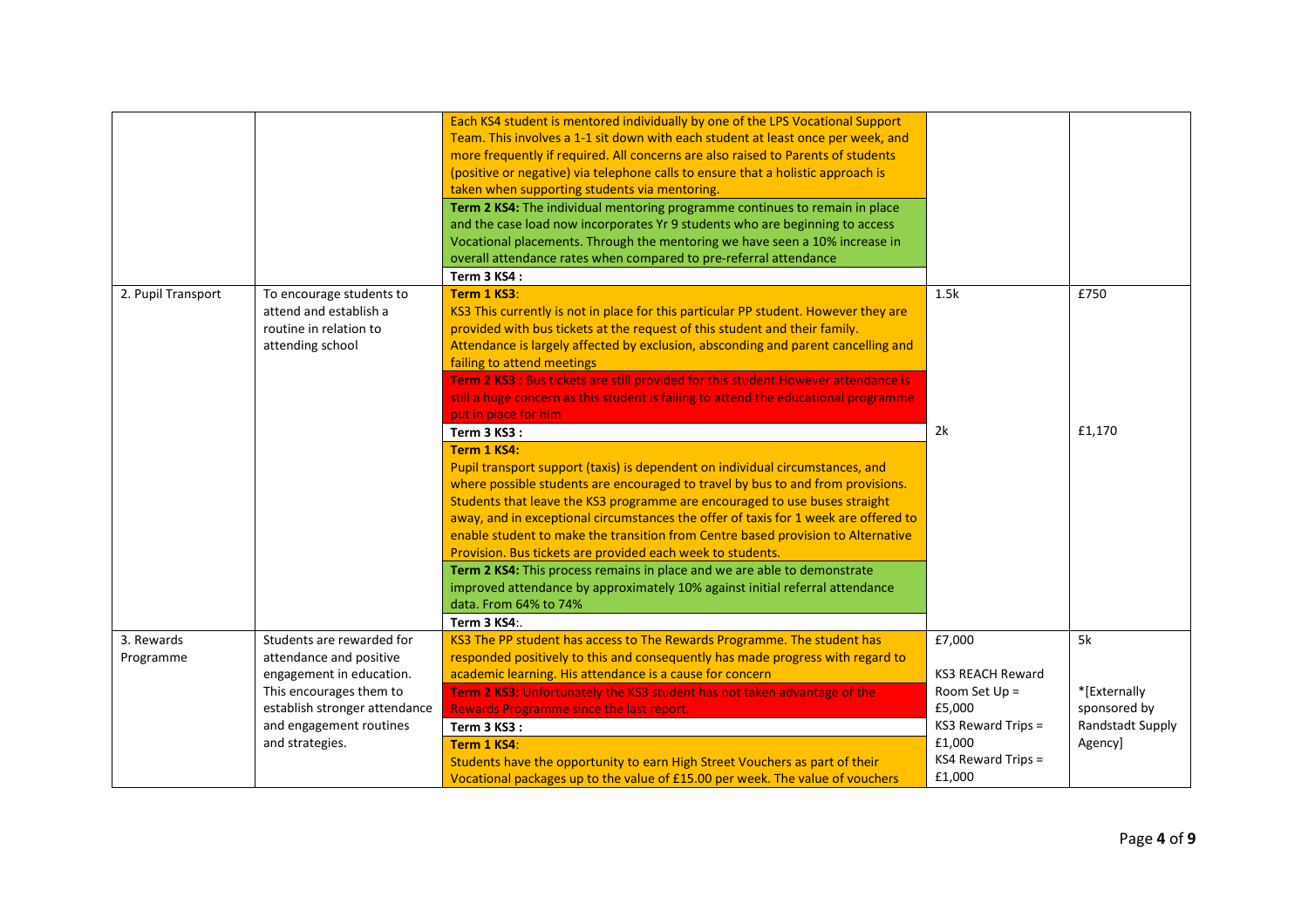|                              |                                                                                                                                                              | earnt is determined dependant on attendance, motivation, co-operation, work<br>output and overall attitude to learning.<br>Term 2 KS4: The reward programme remains in place and our KS4 cohort have<br>improved attendance and attainment as a result of the programme.<br>Term 3 KS4:                                                                                                                                                                                                                                                                                                                                                                                                                                           | <b>KS3 Attendance</b><br>Awards = $£1,000*$ |      |
|------------------------------|--------------------------------------------------------------------------------------------------------------------------------------------------------------|-----------------------------------------------------------------------------------------------------------------------------------------------------------------------------------------------------------------------------------------------------------------------------------------------------------------------------------------------------------------------------------------------------------------------------------------------------------------------------------------------------------------------------------------------------------------------------------------------------------------------------------------------------------------------------------------------------------------------------------|---------------------------------------------|------|
| 4. Home School Visits        | To engage with students and<br>parents to help them identify<br>and overcome barriers to<br>learning & attendance                                            | Term 1 KS3:<br>N/A<br>Term 2 KS3:<br>N/A<br>Term 3 KS3:<br>Term 1 KS4:<br>Generally Home School visits are undertaken by the EWO and often in<br>conjunction with the LPS Vocational Support Team. Meetings are occasionally<br>held at the home address when Parents struggle to attend, to ensure that all<br>strategies are being utilised to engage with the Parent and Student.<br>Term 2 KS4: In HT 2 and HT 3 our Support Workers have begun to complete<br>paired home visits with our EWS officer. This is a direct attempt to tackle poor<br>attendance and improve engagement<br>Term 3 KS4:                                                                                                                           | Transport = £500                            | £290 |
| 5. Alternative<br>Curriculum | To provide students with<br>tailored educational provision<br>for a period of time in order<br>to encourage them to engage<br>more effectively in education. | Term 1 KS3:<br>N/A<br>Term 2 KS3: Unfortunately although the KS3 student is provided with their own<br>tailored educational provision in order to help them to stabilise emotionally and<br>re-engage in education, they have not taken positive advantage of this.<br><b>Term 3 KS3:</b><br>Term 1 KS4:<br>Students have the opportunity to access taster days on various AP courses before<br>committing to a programme, and this process can include up to 4 different<br>courses.<br>Term 2 KS4: All KS4 students access this phased approach to engaging the KS4<br>cohort to settle into the two vocational placements of their choice. This approach<br>has now been extended to working with KS3 students.<br>Term 3 KS4: | 1.5K                                        | £875 |
| 6. Alternative<br>Provision  | To provide students with<br>tailored educational provision<br>for an extended period of<br>time in order to encourage<br>them to engage more                 | Term 1 KS3:<br>N/A<br><b>Term 2 KS3:</b><br>N/A<br><b>Term 3 KS3:</b>                                                                                                                                                                                                                                                                                                                                                                                                                                                                                                                                                                                                                                                             | 1 <sup>k</sup>                              | £200 |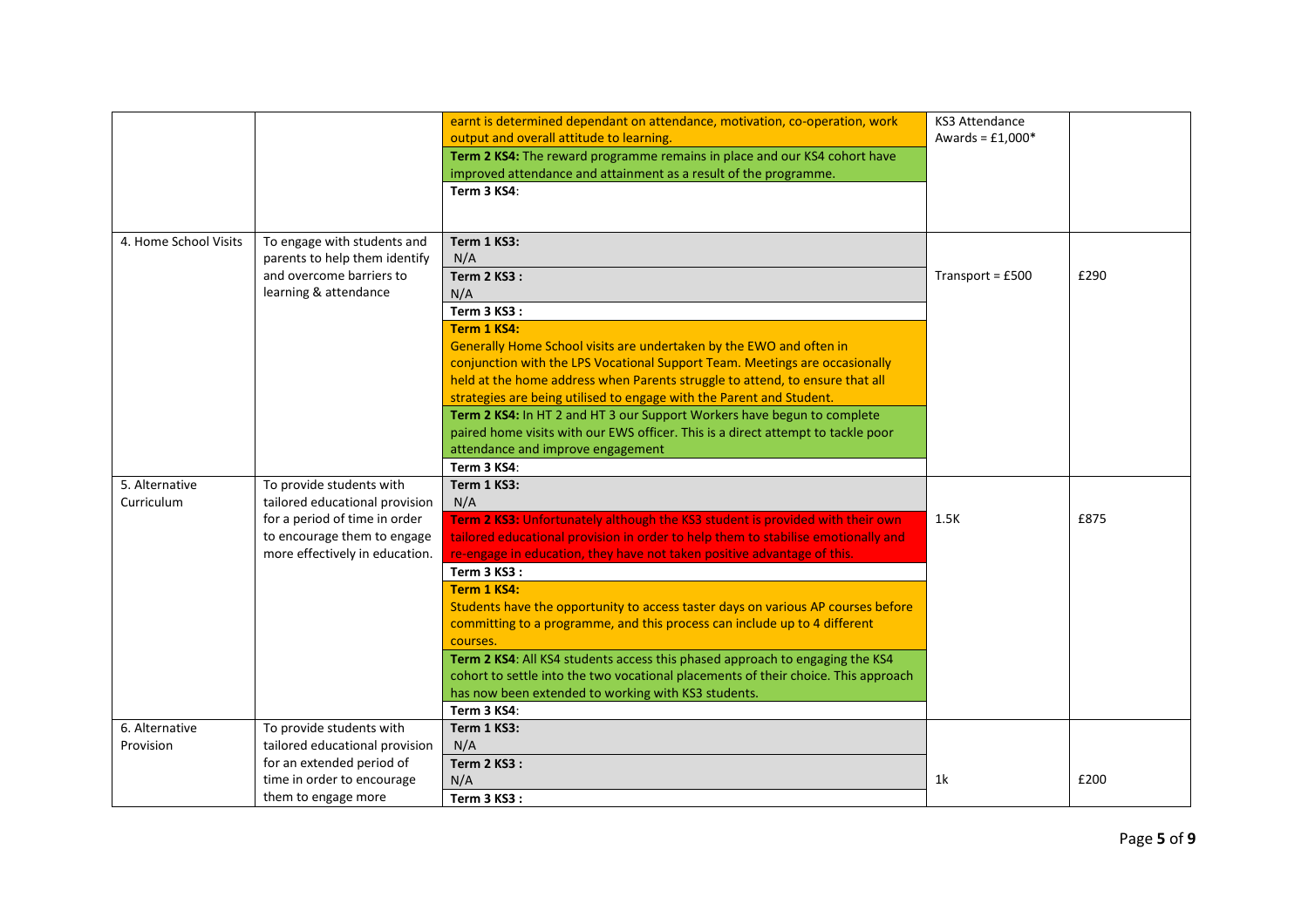|                               | effectively in education and<br>to develop employability<br>skills.                                                                                                                   | Term 1 KS4:<br>Each student accessing a Vocational programme at KS4 has the opportunity to<br>work to an individual and bespoke programme of their choosing. There is a<br>degree of flexibility whereby if a student is not engaging changes can be made to<br>move to another course to ensure engagement remains.<br>Term 2 KS4: This approach remains the same for KS4 students and we work with<br>both the student and the provider to ensure Level 1 qualifications or higher quals<br>are achieved.                                                                                                                                                                                                                                                                                                                                                                                                                                                                                    |                                      |  |
|-------------------------------|---------------------------------------------------------------------------------------------------------------------------------------------------------------------------------------|------------------------------------------------------------------------------------------------------------------------------------------------------------------------------------------------------------------------------------------------------------------------------------------------------------------------------------------------------------------------------------------------------------------------------------------------------------------------------------------------------------------------------------------------------------------------------------------------------------------------------------------------------------------------------------------------------------------------------------------------------------------------------------------------------------------------------------------------------------------------------------------------------------------------------------------------------------------------------------------------|--------------------------------------|--|
|                               |                                                                                                                                                                                       | Term 3 KS4:                                                                                                                                                                                                                                                                                                                                                                                                                                                                                                                                                                                                                                                                                                                                                                                                                                                                                                                                                                                    |                                      |  |
| 7. Careers Guidance           | To help focus students on the<br>future and to support them<br>to develop personal &<br>employability skills which<br>improve their motivation &<br>engage in learning &<br>education | Term 1 KS3:<br>N/A<br><b>Term 2 KS3:</b><br>N/A<br><b>Term 3 KS3:</b><br>Term 1 KS4:<br>Students work on a 1-1 basis with their LPS Vocational Support Worker around<br>their post 16 options and are also supported by CNXS and LEBC representatives.<br>Students work through a programme called START which highlights opportunities<br>that best suit the interests and needs of pupils. Support is also provided in terms<br>of completing the UCAS application process.<br>We are encouraging LPS students to access a Provision called Ladder which adds<br>another element of support and also enables students to work towards Level 1<br>qualifications in PSD and Employability, as well as undertaking a work experience<br>placement through this programme.<br>Term 2 KS4: We have prioritised our CEIG programme to work Our Yr 11<br>candidates in order to complete their UCAS forms in HT2 and HT 3. The yr 11<br>cohort have begun to receive conditional placement offers. | Paid via main school<br>budget [14k] |  |
| 8. PSP / Review<br>Meeting(s) | To meet with students,<br>parents/ carers & key<br>agencies to agree strategies<br>to help overcome barriers to<br>learning & engagement.                                             | Term 3 KS4:<br>Term 1 KS3:<br>There have been numerous meetings for this PP student held between 30/8/18<br>and 16/10/18. There has been some success with this but the improvements are<br>not consistent<br>Term 2 KS3: There have been numerous meetings held between 29/10/18 and<br>28/2/19 in order to help this student to overcome their barriers to learning and<br>improve their attendance. However the student has been unreceptive to the<br>strategies presented to him and has failed to make progress.<br><b>Term 3 KS3:</b><br>Term 1 KS4                                                                                                                                                                                                                                                                                                                                                                                                                                     | Staffing cost                        |  |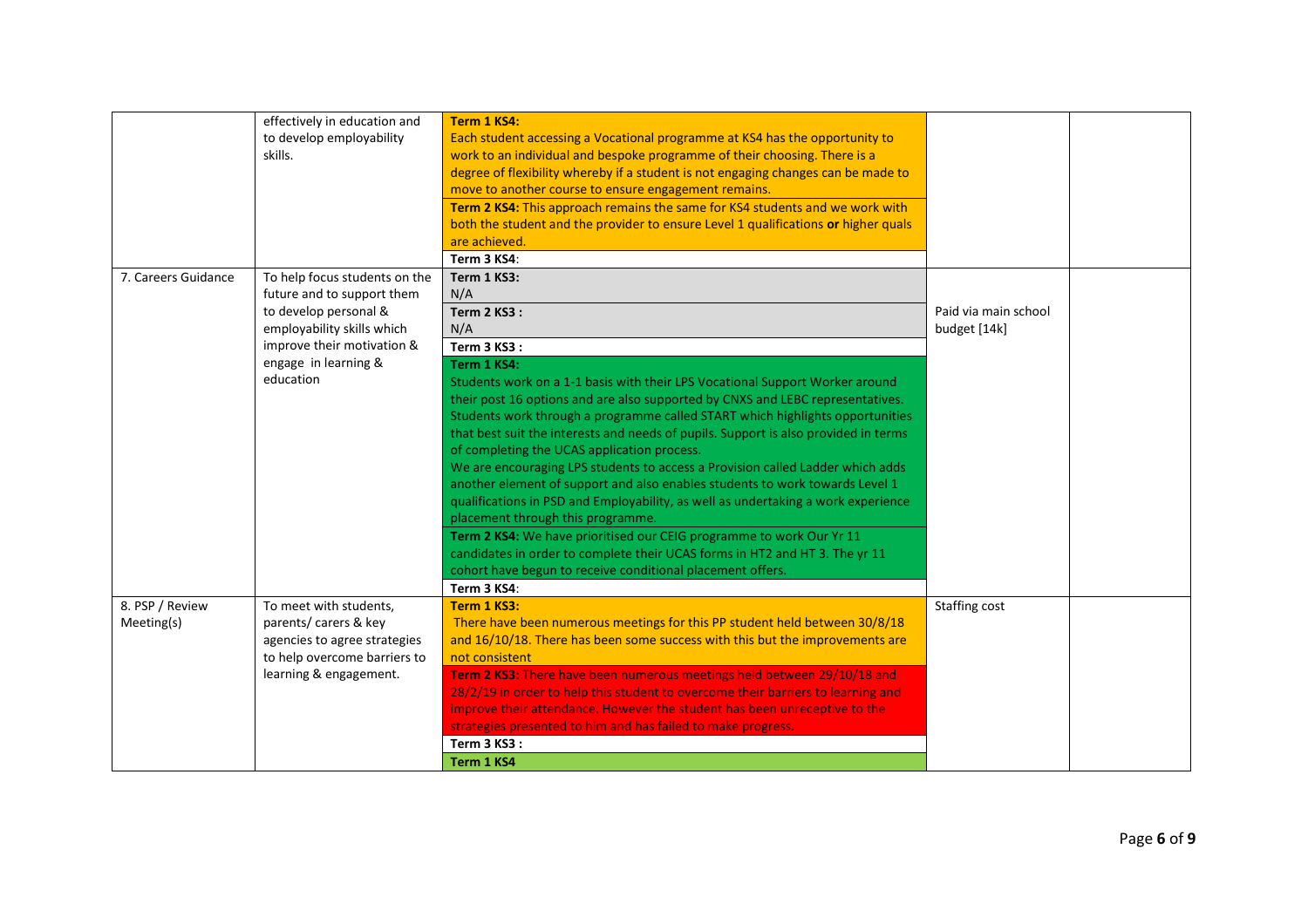|                          |                                | LPS students receive a review meeting each half term with Parents and student<br>present. The meetings are used to address positive and negative issues and set<br>clear targets for improvement regards qualification achievement and attendance.<br>Term 2 KS4: This Review process remains in place and we can see that students<br>are gaining qualifications successfully and attendance overall has improved by<br>10% when compared with the students pre-referral overall attendance<br>Term 3 KS4: |        |  |
|--------------------------|--------------------------------|-------------------------------------------------------------------------------------------------------------------------------------------------------------------------------------------------------------------------------------------------------------------------------------------------------------------------------------------------------------------------------------------------------------------------------------------------------------------------------------------------------------|--------|--|
| 9. Think For The         | This programme will begin at   | Term 1 KS3 : NA                                                                                                                                                                                                                                                                                                                                                                                                                                                                                             | £1,222 |  |
| <b>Future Specialist</b> | the start of half term 3 and   | Term 2 KS3 : This programme will begin W/C 4/03/19 and will work with 1 KS3                                                                                                                                                                                                                                                                                                                                                                                                                                 |        |  |
| Group Work &             | will focus on our most hard to | student                                                                                                                                                                                                                                                                                                                                                                                                                                                                                                     |        |  |
| Mentoring                | reach and disengaged KS 3 &    | Term 3 KS3                                                                                                                                                                                                                                                                                                                                                                                                                                                                                                  |        |  |
| Programme                | 4 students. Its primary aim is | Term 1 KS4 : NA                                                                                                                                                                                                                                                                                                                                                                                                                                                                                             |        |  |
|                          | to reengage students in        | Term 2 KS4 : NA- This targeted programme will work with 3 KS4 students and                                                                                                                                                                                                                                                                                                                                                                                                                                  |        |  |
|                          | learning and prepare them      | will begin W/C 4/03/2019                                                                                                                                                                                                                                                                                                                                                                                                                                                                                    |        |  |
|                          | for the transition into        | Term 3 KS4 :                                                                                                                                                                                                                                                                                                                                                                                                                                                                                                |        |  |
|                          | education or post 16 years     |                                                                                                                                                                                                                                                                                                                                                                                                                                                                                                             |        |  |
|                          | provision                      |                                                                                                                                                                                                                                                                                                                                                                                                                                                                                                             |        |  |

### **Section 4 - Pupil Premium Pupils' Profile:**

| <b>Criteria</b>         | <b>Total Number of Pupil Premium Pupils</b> |     |  |  |  |  |
|-------------------------|---------------------------------------------|-----|--|--|--|--|
|                         | KS3                                         | KS4 |  |  |  |  |
|                         |                                             |     |  |  |  |  |
| <b>Male</b>             |                                             |     |  |  |  |  |
| Female                  |                                             |     |  |  |  |  |
| <b>FSM</b>              |                                             |     |  |  |  |  |
| <b>LAC</b>              |                                             |     |  |  |  |  |
| <b>Service Children</b> |                                             |     |  |  |  |  |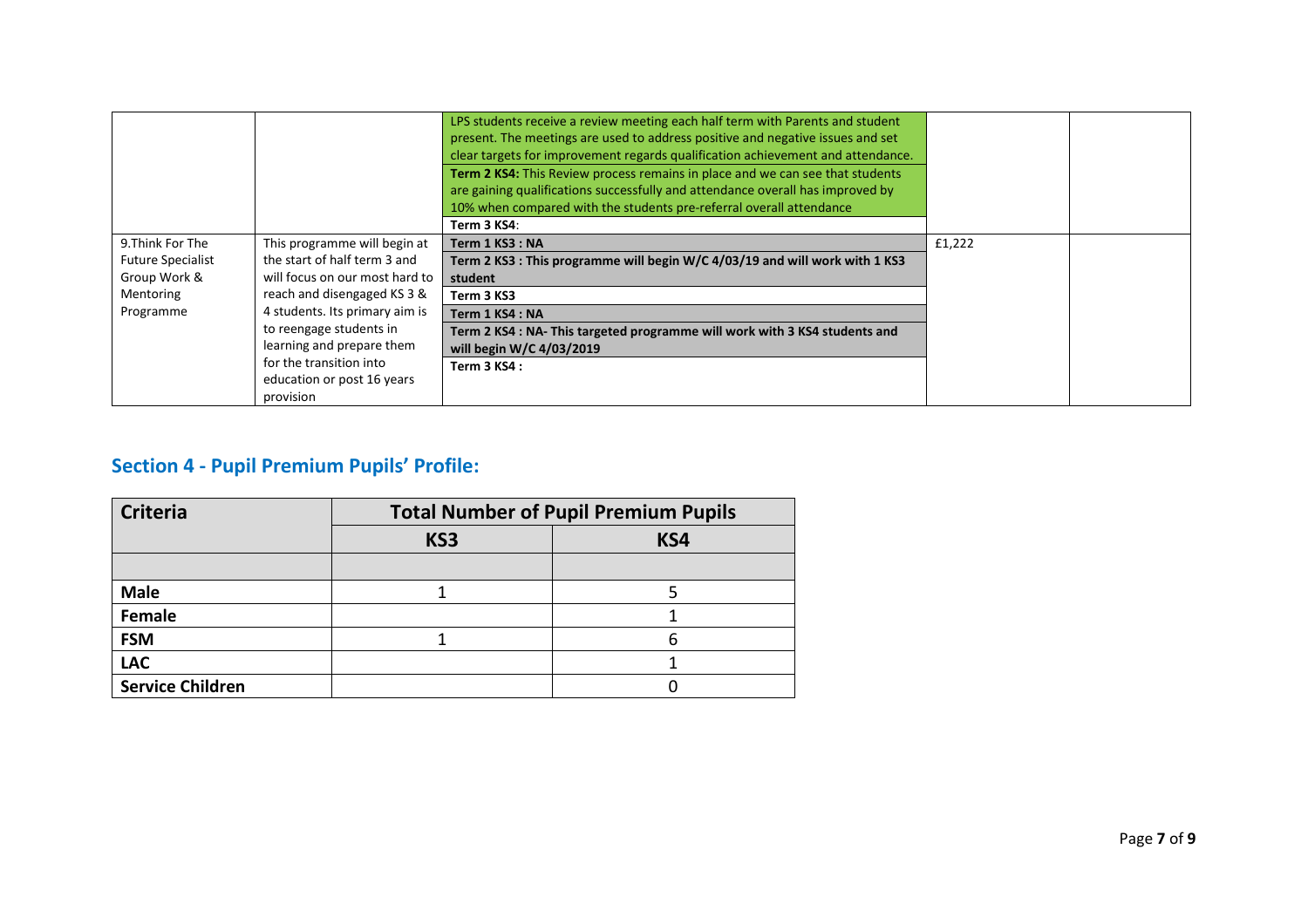### **Section 5 - Pupil Premium Pupil Progress & Achievement Data***:*

| <b>Pupil Details</b><br><b>Provision</b><br><b>Arrangements</b> |               | No or limited                         | <b>Attendance</b>           | <b>Progress &amp; Achievement</b>               |                                                                                 |                                     |                                                   |                                                 |                                                   |            |                                                                   |                            |                                           |
|-----------------------------------------------------------------|---------------|---------------------------------------|-----------------------------|-------------------------------------------------|---------------------------------------------------------------------------------|-------------------------------------|---------------------------------------------------|-------------------------------------------------|---------------------------------------------------|------------|-------------------------------------------------------------------|----------------------------|-------------------------------------------|
|                                                                 |               |                                       |                             |                                                 | Improvement<br>from Baseline                                                    |                                     |                                                   | <b>Below</b>                                    | <b>Expected</b>                                   |            | Above                                                             | <b>Accelerated</b>         |                                           |
|                                                                 |               |                                       |                             |                                                 | 5-9%<br>Improvement<br>from baseline<br>$10% +$<br>Improvement<br>from Baseline |                                     |                                                   | <b>Expected</b>                                 | <b>FS</b>                                         |            | <b>Expected</b><br><b>TA</b>                                      | Q                          |                                           |
|                                                                 |               |                                       |                             |                                                 |                                                                                 |                                     |                                                   | FS = ForSkills Assessment                       |                                                   |            | Key to progress / Achievement Measure:<br>TA = Teacher Assessment | Q = Qualification Achieved |                                           |
| <b>Name</b>                                                     | Year<br>Group | <b>Provision</b>                      | <b>Start</b><br><b>Date</b> | End<br>Date*                                    | <b>Attendance</b><br><b>Start</b>                                               | <b>Attendance</b><br><b>Overall</b> | <b>Maths</b>                                      | <b>English</b>                                  | <b>ICT</b>                                        | <b>ANO</b> | <b>BTECH</b><br><b>Science</b>                                    | Voc 1                      | Voc 2                                     |
| A.                                                              | 8             | As from<br>$14/1/19$ -<br>1:1 tuition | 26/2/18                     |                                                 | 71%                                                                             | 44%                                 | <b>Baseline</b><br>E189%<br>FS.                   | <b>Baseline</b><br>E3 73%<br><b>FS</b>          | <b>Baseline</b><br>-E3 69%<br><b>FS</b>           | N/A        | N/A                                                               | N/A                        | N/A                                       |
| <b>B.</b>                                                       | 9             | 5 day voc                             | $\overline{?}$              |                                                 | 75%                                                                             | 96%                                 | <b>Baseline</b><br>E3 33%<br>Pass                 | <b>Baseline</b><br>E2 23%<br>FS El3<br>Pass     | <b>Baseline</b><br>EL2 FS                         | N/A        | N/A                                                               | N/A                        | N/A                                       |
| C.                                                              | 10            | VOC/FS                                | Nov<br>2018                 |                                                 | 85%                                                                             | 93%                                 | <b>Baseline</b><br>E <sub>3</sub><br><b>TA</b>    | <b>Baseline</b><br>E <sub>3</sub><br><b>TA</b>  | <b>Baseline</b><br>E <sub>3</sub><br><b>TA</b>    | N/A        | N/A                                                               | <b>Triple Skillz</b>       | AXLR8                                     |
| D.                                                              | 10            | 5DAY<br><b>VOC</b>                    | <b>SEPT</b><br>2018         |                                                 | 49%                                                                             | 72%                                 | <b>Baseline</b><br>EL3                            | <b>Baseline</b><br>EL3                          | <b>Baseline</b><br>EL3                            | N/A        | N/A                                                               | <b>PEDESTRIAN</b>          | <b>TRIPLE</b><br>SKILLS/<br><b>LADDER</b> |
| Ε.                                                              | 10            | 5 DAYS<br><b>VOC</b>                  | <b>SEPT</b><br>2018         | <b>NOV</b><br>2018<br>(Moved<br>to<br>L.'shire) | 33%                                                                             |                                     | <b>Baseline</b><br>EL <sub>2</sub>                | <b>Baseline</b><br>EL <sub>2</sub>              | <b>Baseline</b><br>EL <sub>2</sub>                | N/A        | N/A                                                               | <b>CARWRX</b>              | <b>FUTURE</b><br><b>CYCLES</b>            |
| E.                                                              | 10            | VOC / FS                              | <b>JUNE</b><br>2018         |                                                 | 56%                                                                             | 80%                                 | <b>Baseline</b><br>EL <sub>2</sub><br><b>PASS</b> | <b>Baseline</b><br>EL <sub>2</sub><br><b>TA</b> | <b>Baseline</b><br>EL <sub>2</sub><br><b>PASS</b> | <b>PSD</b> | N/A                                                               | 1 CARE                     | EDUC8                                     |